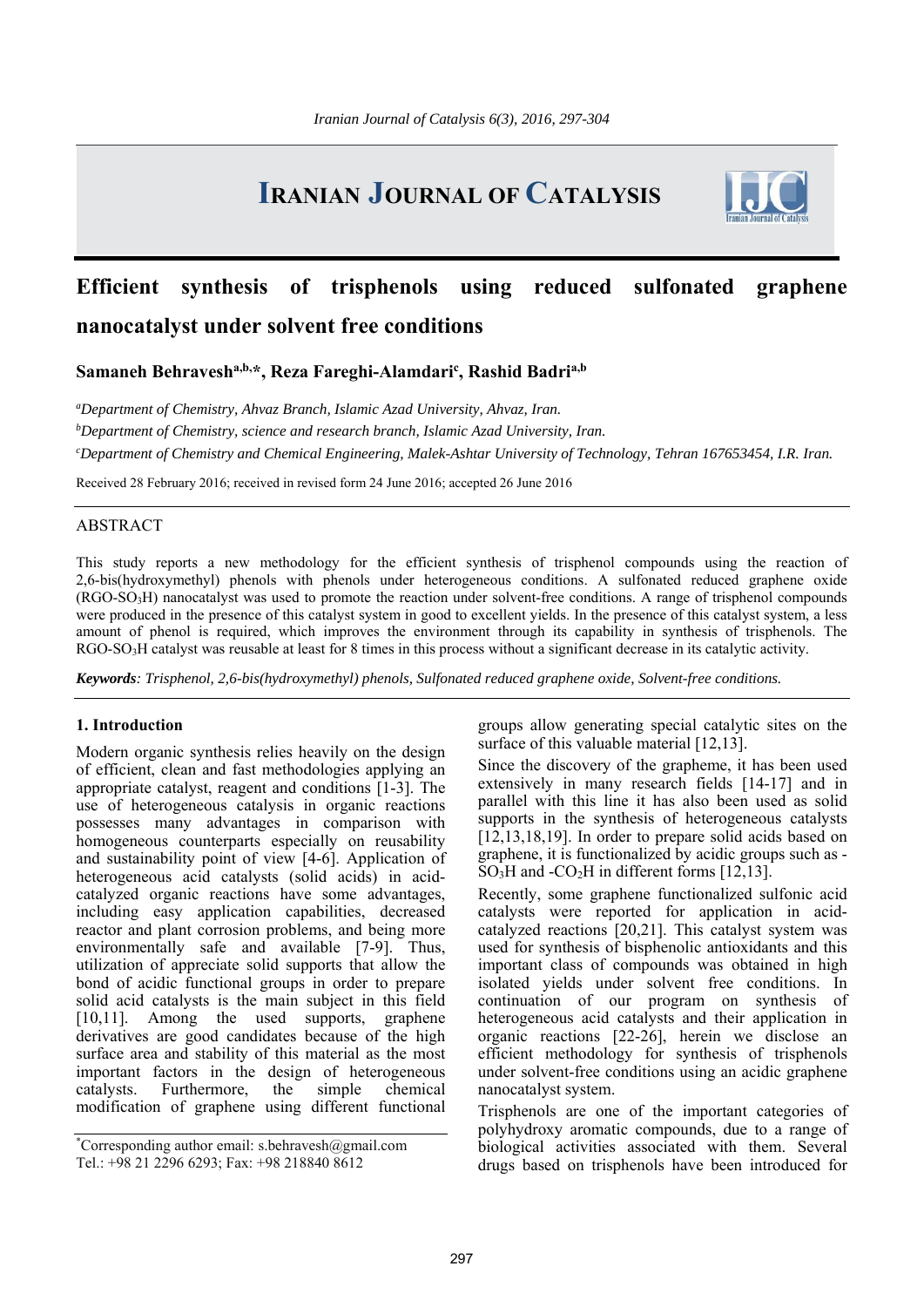the treatment of diseases [27]. There are derivatives of trisphenols that show interesting antibacterial derivatives [28,29]. In addition to the biological activity, these compounds have been used as starting materials in synthesis of complex molecules such as calyx[4]arenes and crown ethers [30]. Several photophysical applications of trisphenols have been reported. For example, they have been used in organic photoluminscent devices and semiconductor industries [31,32].

In spite of the widespread application of trisphenols in organic synthesis and industries, there are rare methods for the efficient synthesis of these compounds [33-39]. Although the current methodologies for the synthesis of trisphenols have their advantages, some of them suffer from main limitations. In many cases, low yields of the products are obtained in long reaction times [28]. The use of corrosive, mineral acid catalyst or catalyst containing transition metals is main disadvantages of these synthetic methodologies [28,29]. One of the unavoidable problems in synthesis of trisphenols is the use of large excess phenols, which is unsuitable from the green chemistry point of view due to the toxicity of phenolic compounds in nature [33-35]. Importantly, most of the used methods have a tedious work-up process while a toxic solvent is used as reaction media [34-39]. Therefore, introduction of a new protocol that uses a highly efficient and reusable catalyst which is at the same time more environmentally benign as the conditions for the preparation of trisphenols is strongly recommended.

## **2. Experimental**

#### *2.1. Materials and apparatus*

The chemicals and solvents were purchased from Sigma and Merck chemical companies. The known products were characterized by comparison of their spectroscopic and physical data with literature data. IR spectra were obtained as KBr pellets in the range of 400–4000 cm<sup>-1</sup> on a Perkin-Elmer 781 400–4000 cm-1 on a Perkin-Elmer 781 spectrophotometer and on an impact 400 Nicolet FT-IR spectrophotometer. <sup>13</sup>CNMR and <sup>1</sup>HNMR spectra were recorded in DMSO-(d6) solvent using DRX-300 spectrometer at 75 and 300 MHz, respectively, and TMS as an internal standard. The elemental analyses (C, H, N) were performed using a Heraeus CHN Rapid analyzer. The SEM images of prepared catalysts were taken on a FE-SEM HitachiS4160 instrument. Melting points were determined using melting point IA 8103 apparatus. The purity determination of the substrates and reaction monitoring were accomplished by TLC on silica-gel polygram SILG/UV 254 plates.

## *2.2. Preparation of graphene oxide nanosheets*

Graphene oxide was obtained using a modified Hummer's protocol [40]. Graphite powder (10 g), sodium nitrate (5 g) and 230 mL of concentrated sulfuric acid (98%) were introduced into a 1 L roundbottom flask and stirred to the point of homogeneity. The obtained solution was stirred and slowly added 30.0 g of potassium permanganate during 1 h (exothermic reaction). Then, round-bottom flask was set to room temperature with a continuous stirring until a foam-like material was formed (about 2 h). At this stage, 400 mL of distilled water was added to it very slowly in order to avoid an uncontrolled temperature increase. The green-brownish liquid was then placed in the 98°C water bath for 15 min to obtain a dark suspension. Then, 1400 mL of deionized water and 100 mL of  $H_2O_2$  (30%) were sequentially added to the mixture solution to terminate the reaction. The suspension was filtered and washed first with 500 mL of distilled water and 5% HCl solution. The graphite oxide powder was obtained after drying in vacuum at 60 0 C for 12 h. The graphite oxide was dispersed in distilled water to make concentration of 0.5 mg  $mL^{-1}$ , and exfoliated by ultrasound (75 W) for 30 min to generate graphene oxide nanosheets, followed by centrifugation at 3500 rpm for 30 min to remove unexfoliated graphite oxide.

#### *2.3. Preparation of sulfonated reduced graphene oxide nanocatalyst*

First, reduced graphene oxide (RGO) was provided by the chemical reduction of graphene oxide using sodium borohydride (NaBH4). 1.0 g of the GO in 700 mL of deionized water was dispersed by sonication (40 W) for 15 min. Then, 2.4 g ofNaBH4 was added into the round-bottom flask and heated at100 °C for 24 h. At this stage, the resulted material was washed several times with water and filtered under reduced pressure by vacuum pump over sinter glass and centrifugation at 3500 rpm for 15 min to obtain RGO nanosheets. Finally, sulfonated reduced graphene oxide nanosheets (RGO–SO3H) was prepared from the hydrothermal sulfonation of RGO using  $H_2SO_4$  (100%) at 180 °C. For providing the mentioned catalyst, 1.0 g of RGO was added into 50 mL of  $H_2SO_4$ . After sonication (40 W) for 15 min, the mixture was transferred into a roundbottom flask under nitrogen atmosphere and stirring to heat at 180°C for 24 h. Then, the prepared catalyst was washed with a large amount of deionized water and drying at 80°C for 12 h.

#### *2.4. General procedure for the synthesis of trisphenols by using RGO-SO3H nanocatalyst*

In a 50 mL round bottom flask, a mixture of RGO-SO3H (30 mg), BHMP (1 mmol), and 2,6-substituted phenol (3 mmol) was heated at 110 °C and stirred until TLC monitoring indicated no further progress (30–60 min according to Table 2). Then, the reaction mixture was cooled to room temperature. 5 mL acetonitrile was added to the mixture and the catalyst was removed by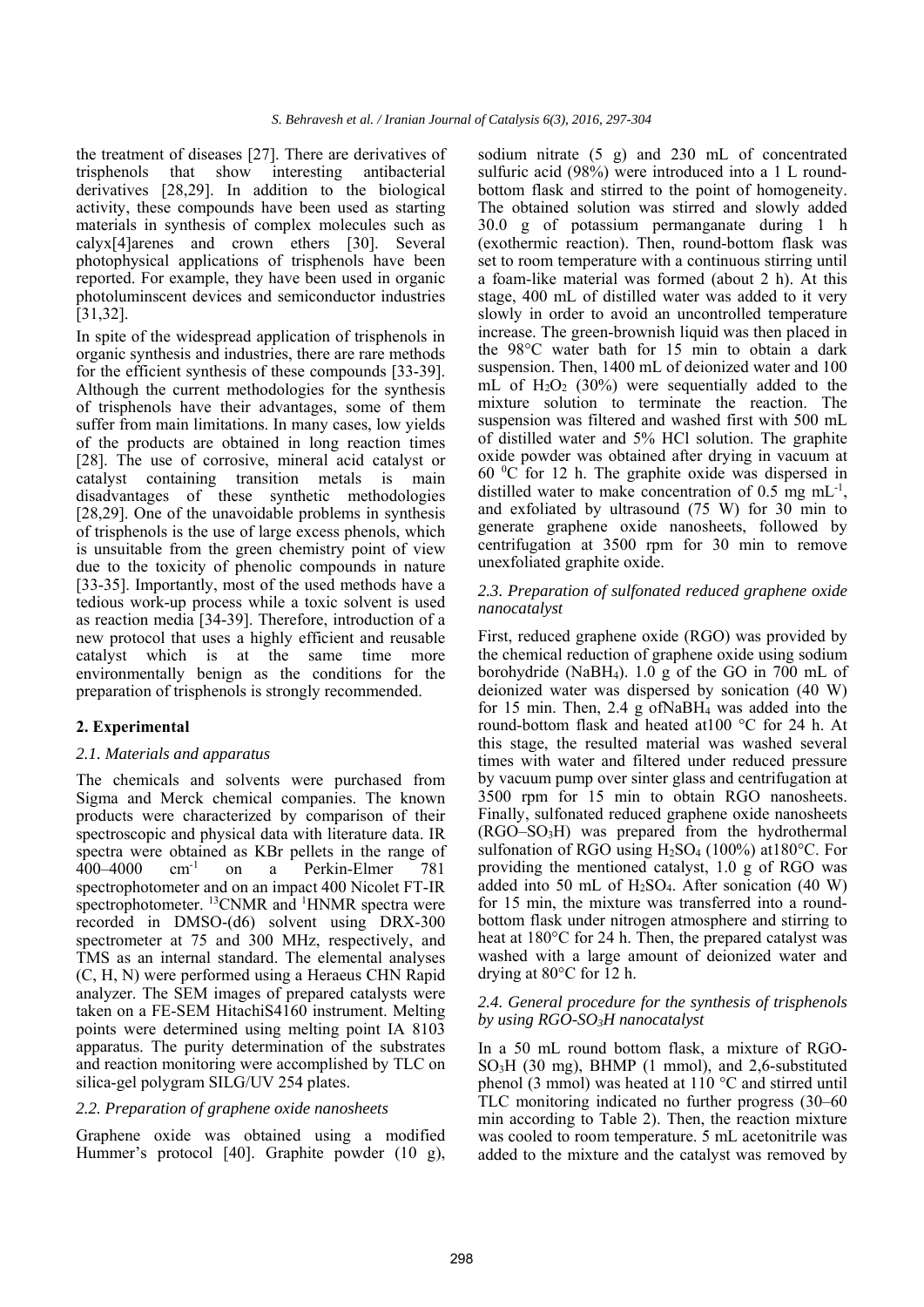filtration. The filtrates were evaporated under reduced pressure. Then, the residue was suspended in boiling water  $(3\times15$  mL) and decanted to remove the unreacted phenolic reactant. The product was purified by column chromatography (hexane/ethyl acetate=3/1) to obtain the corresponding trisphenol.

#### **3. Results and Discussion**

The sulfonated reduced graphene oxide catalyst (RGO- $SO<sub>3</sub>H$ ) was synthesized based on the procedure in the literature and the synthetic pathway is shown in Scheme 1  $[25]$ . RGO-SO<sub>3</sub>H was characterized using different microscopic and spectroscopic techniques. In order to illustrate the surface morphology and microscopic feature of the catalyst, the SEM images of RGO and RGO-SO3H catalyst are shown in Fig. 1. The shown morphologies in SEM image of RGO exhibit that the large two dimensional nanosheets with layered structures reveal face to face stacking of sheets (Fig. 1). The comparison between SEM images of RGO and RGO-SO3H shows significant differences in morphology of these materials.

The TEM image of the  $RGO-SO<sub>3</sub>H$  is shown in Fig. 2. It was observable that the synthesized RGO-SO3H exhibit a typical exfoliated and two-dimensional nanostructure with a rather and large flat and smooth flake-like morphology with several layers.

A comparison between the FT-IR spectra of both RGO and RGO-SO3H is shown in Fig. 3. As shown, some new peaks appeared in the FT-IR of RGO-SO<sub>3</sub>H, which confirms the functionalization of RGO with  $SO<sub>3</sub>H$  groups. The peak at 3416 cm<sup>-1</sup> is related to the presence of water on KBr pellets. Also, the presence of the peak at  $1555 \text{ cm}^{-1}$  shows that after chemical reduction at 100°C for 24 h, the RGO is still flake-like sheets. The FT-IR spectrum of  $RGO-SO<sub>3</sub>H$  shows peaks related to C–O, carbonyl, and hydroxyl groups at about 1052, 1716, and 3408  $cm^{-1}$ , respectively [20]. The symmetric stretching of the O=S=O fragment was observed at  $1172 \text{ cm}^{-1}$  [41]. Thus, the FT-IR data confirmed that the functionalization of RGO with H2SO4 and chlorosulfonic acids occurred to afford RGO–SO3H catalyst.



Scheme 1. The synthetic route for the synthesis of RGO-SO<sub>3</sub>H.



**Fig. 1.** The SEM images of RGO (a) and RGO-SO<sub>3</sub>H (b).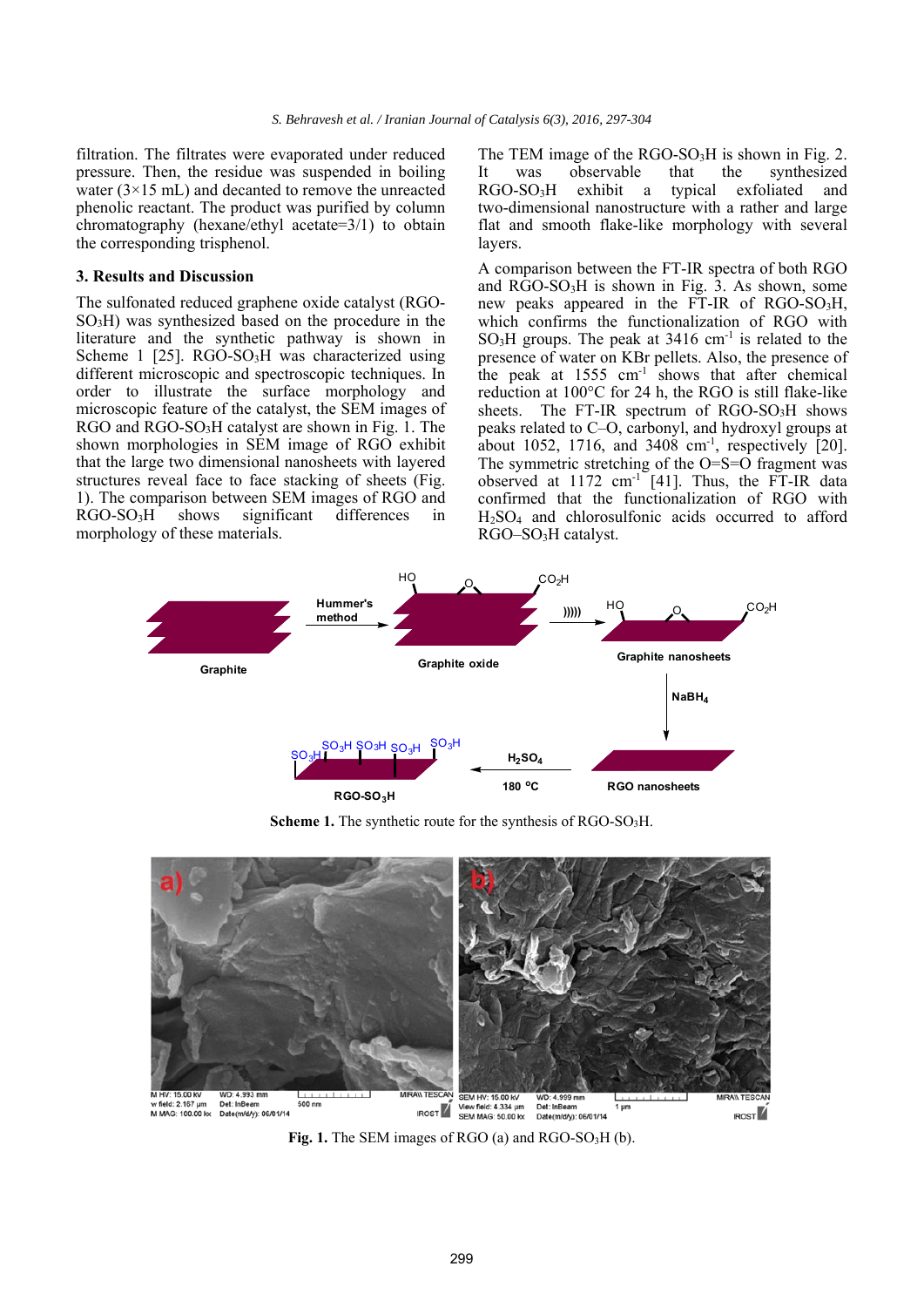

Fig. 2. The TEM image of RGO-SO<sub>3</sub>H catalyst.

The total amount of the sulfonated groups was measured in the  $RGO-SO<sub>3</sub>H$  catalyst using back acid– base titration. The back acid–base titration also showed that the density of sulfonated groups anchored on graphene layers for catalysts is about 2.15 mmol  $g^{-1}$ .

In this study, the catalytic applicability of RGO-SO3H was evaluated in the synthesis of trisphenols. The reaction between 2,6-bis (hydroxymethyl) phenols(BHMP) and phenols was applied for the synthesis of trisphenolic compounds in the presence of RGO-SO3H catalyst. The BHMP derivatives can be synthesized simply using the reaction of phenols and formalin [42].



**Fig. 3**. A comparison between the FT-IR spectrum of RGO and RGO-SO<sub>3</sub>H.

To find the appropriate conditions for the synthesis of trisphenols, a model reaction was selected and different conditions were used. Results of optimization study are shown in Table 1. As shown in Table 1, in the absence of the catalyst, about 8% of the product was obtained after 48h in *n*-hexane solvent (Table 1, entry 1). In the presence of 30 mg of the RGO-SO3H catalyst, about 25% of trisphenol (**3a**) was produced (Table 1, entry 2). The type of solvent was changed, and in acetonitrile, ethanol and water about37, 48 and 64% of product was produced, respectively (Table 1, entries 3-5). Then, the solvent-free condition was used and at 60°C, about 28% of product was observed (Table 1, entry 6). By increasing the reaction temperature to 110°C, a remarkable improvement in reaction yield was observed so that at 110°C after 1h about 88% of product was isolated (Table 1, entries 7-9). The reaction yield and time were improved by increasing the ratio of phenol related to BHMP (Table 1, entries 10-12). Then, the catalyst loading was optimized and 30 mg of RGO-SO3H was recognized as optimum (Table 1, entries 13-15). The optimized reaction conditions for efficient synthesis of trisphenols using the reaction of BHMP and phenols in the presence of RGO-SO<sub>3</sub>H are shown in Scheme 2.

After optimization of the reaction conditions, in order to show the generality of this methodology in synthesis of other derivatives of trisphenols using reaction of BHMP and phenols, a range of these compounds were synthesized (Table 2). As shown in Table 2, it is possible to synthesize diverse trisphenols using reaction of BHMP and phenols using this methodology. All of the products were obtained in good to excellent yields under mild conditions. This procedure works for phenolic compounds bearing both electron-donating (**3b,c,d,f**) and electron-withdrawing groups (**3g,h**). Using this reaction, the acid sensitive double bond was tolerable and compound **3i** were obtained in 91% yield. Also, compound **3j** was synthesized using the reaction of 2-acetyl-5 fluorophenol and (5-fluoro-2-hydroxy-1,3-phenylene) dimethanol in 87% yield and the acetyl group remained unchanged during the reaction progress.

A plausible reaction mechanism for the reaction between BHMP and phenols for synthesis of trisphenol using  $RGO-SO<sub>3</sub>H$  is proposed (Scheme 3). The BHMP is activated by protonation with solid acid catalyst, converting the hydroxy group to better leaving group. Nucleophilic attack of a phenol to the activated BHMP gives a bisphenolic intermediate which undergoes in subsequent nucleophilic reaction with other phenol in order to generate trisphenol product. The role of RGO-SO3H catalyst is protonation of hydroxyl groups to active the BHMP substrate and produced hydroxy functionalized intermediates to participate in nucleophilic substitution reactions. After completion of the reaction, the catalyst can be reused using a simple filtration and used for next run.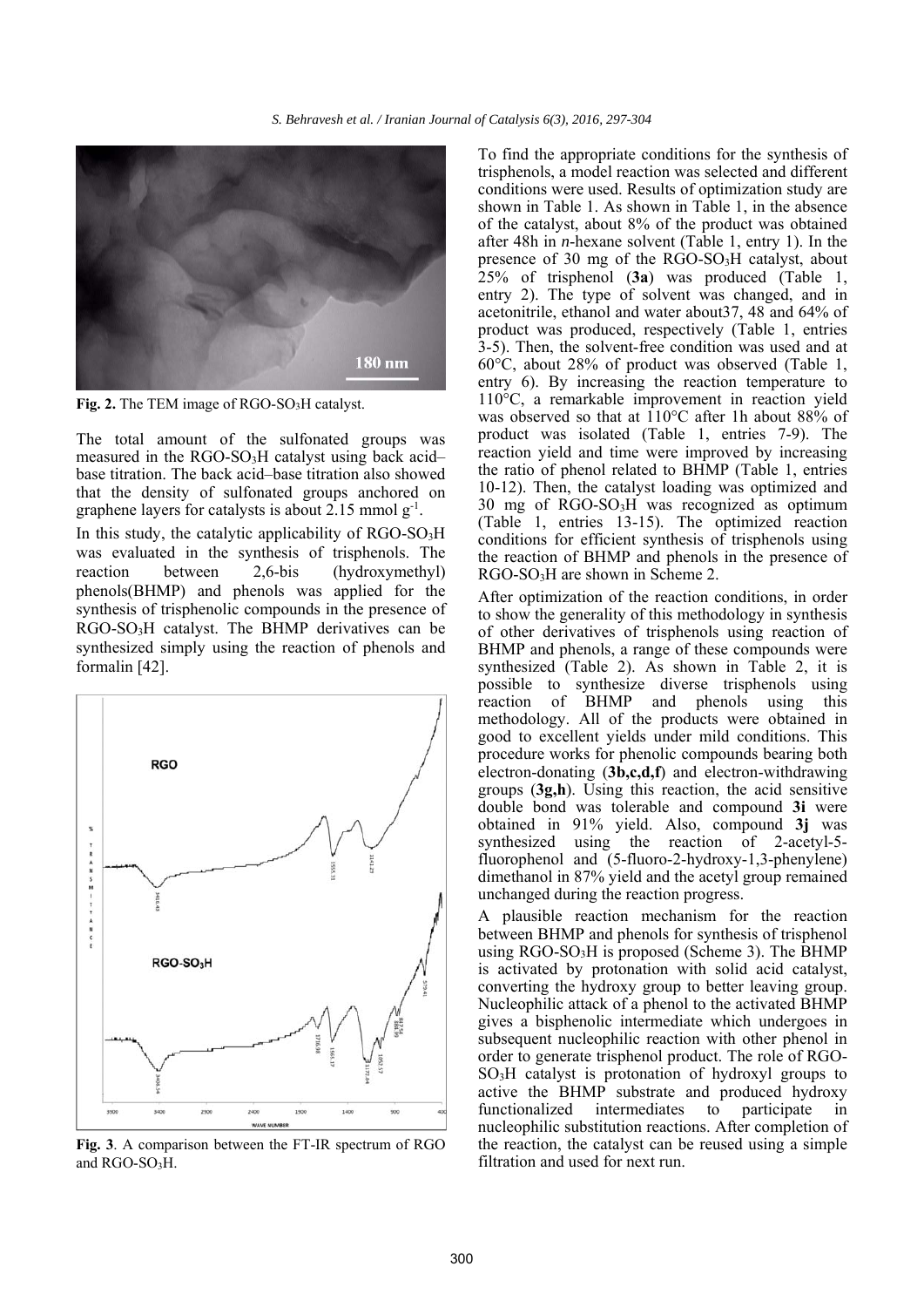#### *S. Behravesh et al. / Iranian Journal of Catalysis 6(3), 2016, 297-304*

Table 1. Optimization of the reaction conditions for synthesis of 2,2'-((5-chloro-2-hydroxy-1,3phenylene)bis(methylene))bis(4-methylphenol) (**3a**) using the reaction of (5-chloro-2-hydroxy-1,3-phenylene) dimethanol (**2b**) and *p*-cresol (1a) in the presence of RGO-SO<sub>3</sub>H catalyst.

| OH<br>$+$<br>CH <sub>3</sub><br>1a | OH<br>HO<br>СI<br>2 <sub>b</sub> | Graphene-SO <sub>3</sub> H<br>ЮH<br>Conditions | OH<br>CH <sub>3</sub> | OH<br>OH<br>ĊI<br>CH <sub>3</sub><br>3a |                     |                  |                |
|------------------------------------|----------------------------------|------------------------------------------------|-----------------------|-----------------------------------------|---------------------|------------------|----------------|
| Entry                              | Catalyst(mg)                     | Solvent (mL)                                   | $1a$ (mmol)           | $2b$ (mmol)                             | Temp. $(^{\circ}C)$ | Time             | Yield $(\%)^a$ |
| $\mathbf{1}$                       |                                  | $n$ -Hexane (10)                               | $\overline{2}$        | 1                                       | Reflux              | 48h              | $\,8\,$        |
| $\mathfrak{2}$                     | 30                               | $n$ -Hexane (10)                               | $\overline{2}$        | 1                                       | Reflux              | 5h               | 25             |
| 3                                  | 30                               | CH <sub>3</sub> CN(10)                         | $\overline{2}$        | 1                                       | Reflux              | 4h               | 37             |
| $\overline{4}$                     | 30                               | EtOH(10)                                       | $\overline{2}$        | $\mathbf{1}$                            | Reflux              | 5h               | 48             |
| 5                                  | 30                               | H <sub>2</sub> O(10)                           | $\overline{2}$        | $\mathbf{1}$                            | Reflux              | 2h               | 64             |
| 6                                  | 30                               | Solvent-free                                   | $\overline{2}$        | $\mathbf{1}$                            | 60                  | 5h               | 28             |
| 7                                  | 30                               | Solvent-free                                   | $\overline{2}$        | $\mathbf{1}$                            | 80                  | 2h               | 57             |
| 8                                  | 30                               | Solvent-free                                   | $\overline{2}$        | 1                                       | 100                 | 1 <sub>h</sub>   | 87             |
| 9                                  | 30                               | Solvent-free                                   | $\overline{2}$        | $\mathbf{1}$                            | 110                 | 1 <sub>h</sub>   | 88             |
| 10                                 | 30                               | Solvent-free                                   | 2.5                   | 1                                       | 110                 | 45min            | 91             |
| 11                                 | 30                               | Solvent-free                                   | $\overline{3}$        | $\mathbf{1}$                            | 110                 | 30min            | 94             |
| 12                                 | 30                               | Solvent-free                                   | 3.5                   | $\mathbf{1}$                            | 110                 | 30min            | 94             |
| 13                                 | 25                               | Solvent-free                                   | 3                     | 1                                       | 110                 | 1 <sub>h</sub>   | 73             |
| 14                                 | 20                               | Solvent-free                                   | 3                     | $\mathbf{1}$                            | 110                 | 2h               | 40             |
| 15                                 | 40                               | Solvent-free                                   | 3                     | 1                                       | 110                 | $30 \text{ min}$ | 93             |

a Isolated yields.

The reusability of the RGO-SO<sub>3</sub>H catalyst was checked in the model reaction and it was observed that it is reusable at least for 8 times without significant decreasing in its catalytic activity. The yield of first run was 94% and the yield of eighth run was 80%.

A comparison between the efficiency of RGO-SO3H catalyst and other catalytic systems used in the synthesis of trisphenols is presented in Table 3. As shown, the RGO-SO<sub>3</sub>H has good activity and efficiency in the synthesis of trisphenols in comparison with other reported catalysts.



**Scheme 2.** Optimized reaction conditions for synthesis of trisphenols in the presence of RGO-SO3H.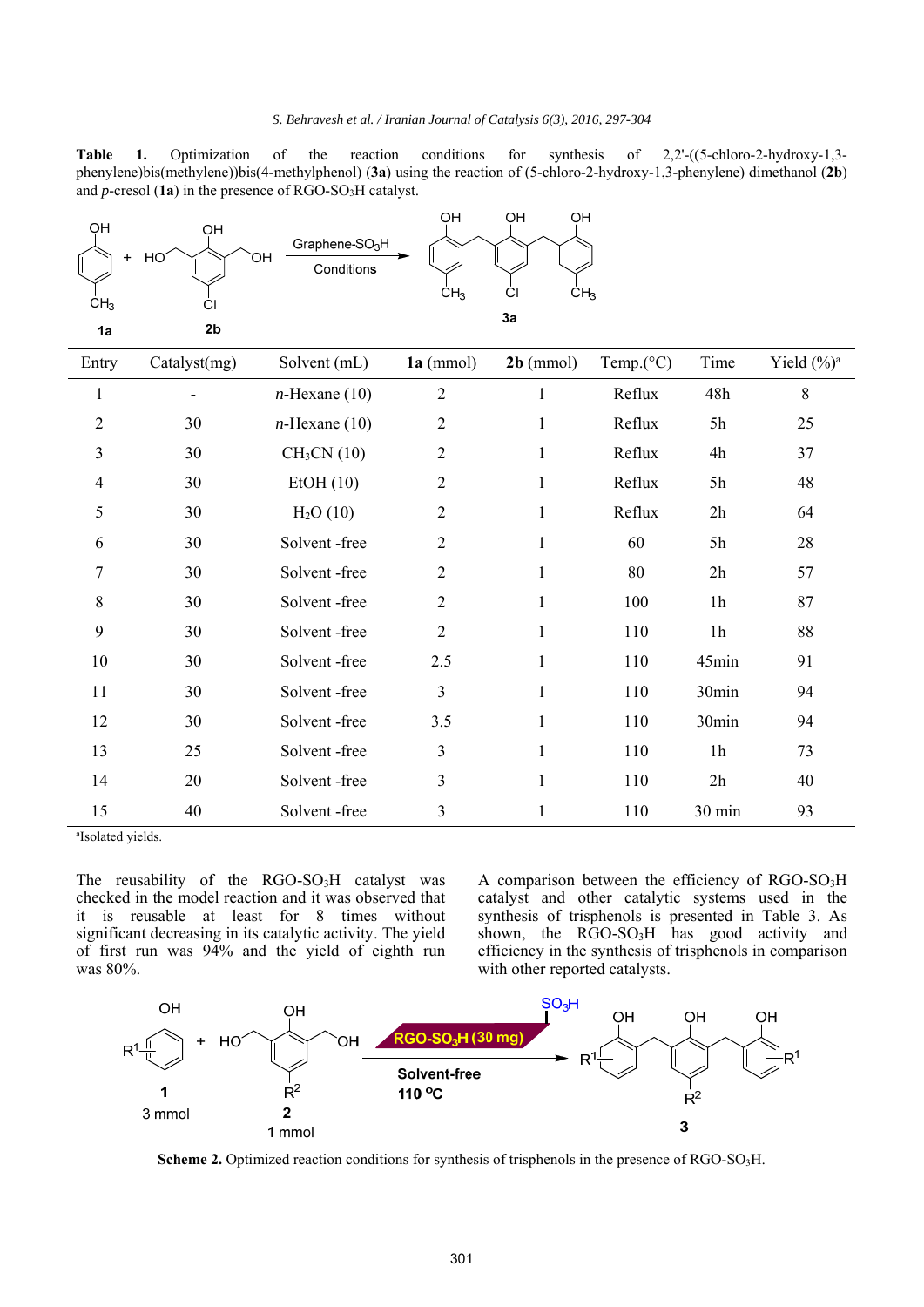| Entry            | Trisphenol | Structure                                                               | Time(min) | Yield $(^{0}\!\!/\!_0)^b$ |
|------------------|------------|-------------------------------------------------------------------------|-----------|---------------------------|
| $\,1$            | (3a)       | $\overline{O}$ H<br>$\overline{O}$ H<br>$\overline{Q}$<br>Ė<br>F<br>F   | 30        | $92\,$                    |
| $\sqrt{2}$       | (3b)       | QН<br>ŌН<br>OH<br>CH <sub>3</sub><br>CH <sub>3</sub><br>CH <sub>3</sub> | $30\,$    | 95                        |
| $\mathfrak{Z}$   | (3c)       | ΟH <sub>.</sub><br>OH<br>QН<br>CH <sub>3</sub><br>₿r<br>CH <sub>3</sub> | $30\,$    | 96                        |
| $\overline{4}$   | (3d)       | QН<br>QН<br>QН<br>ĊI<br>CH <sub>3</sub><br>CH <sub>3</sub>              | $30\,$    | 94                        |
| 5                | (3e)       | QН<br>ОH<br>QН<br>Ė<br>Ė<br>ĊI                                          | $30\,$    | 89                        |
| 6                | (3f)       | OH<br>QH<br>QН<br>$\mathsf{I}$<br>ÒН<br>OH<br>OH<br>ĊI                  | $30\,$    | 92                        |
| $\boldsymbol{7}$ | (3g)       | ОH<br>OH<br>ĊI<br>NO <sub>2</sub><br>NO <sub>2</sub>                    | $60\,$    | 85                        |
| $\,$ $\,$        | (3h)       | OH<br>OH<br>OH<br>Ph<br>ĊI                                              | $40\,$    | $88\,$                    |
| 9                | (3i)       | −<br>Ph<br>PH<br>QH<br>QH<br>$\overline{O}$<br>Br                       | $45\,$    | 91                        |
| $10\,$           | (3j)       | OH<br>QH<br>OH<br>$\Omega$<br>$\Omega$<br>F<br>F<br>E                   | 55        | $87\,$                    |

*S. Behravesh et al. / Iranian Journal of Catalysis 6(3), 2016, 297-304* 

Table 2. Synthesis of trisphenol derivatives using reaction of BHMP and phenols in the presence of RGO-SO<sub>3</sub>H.<sup>a</sup>

<sup>a</sup>Reaction conditions: phenol (3 mmol), BHMP (1 mmol), 110°C, Solvent-free, catalyst (30 mg).<br><sup>bIsolated vields</sup> <sup>b</sup>Isolated yields.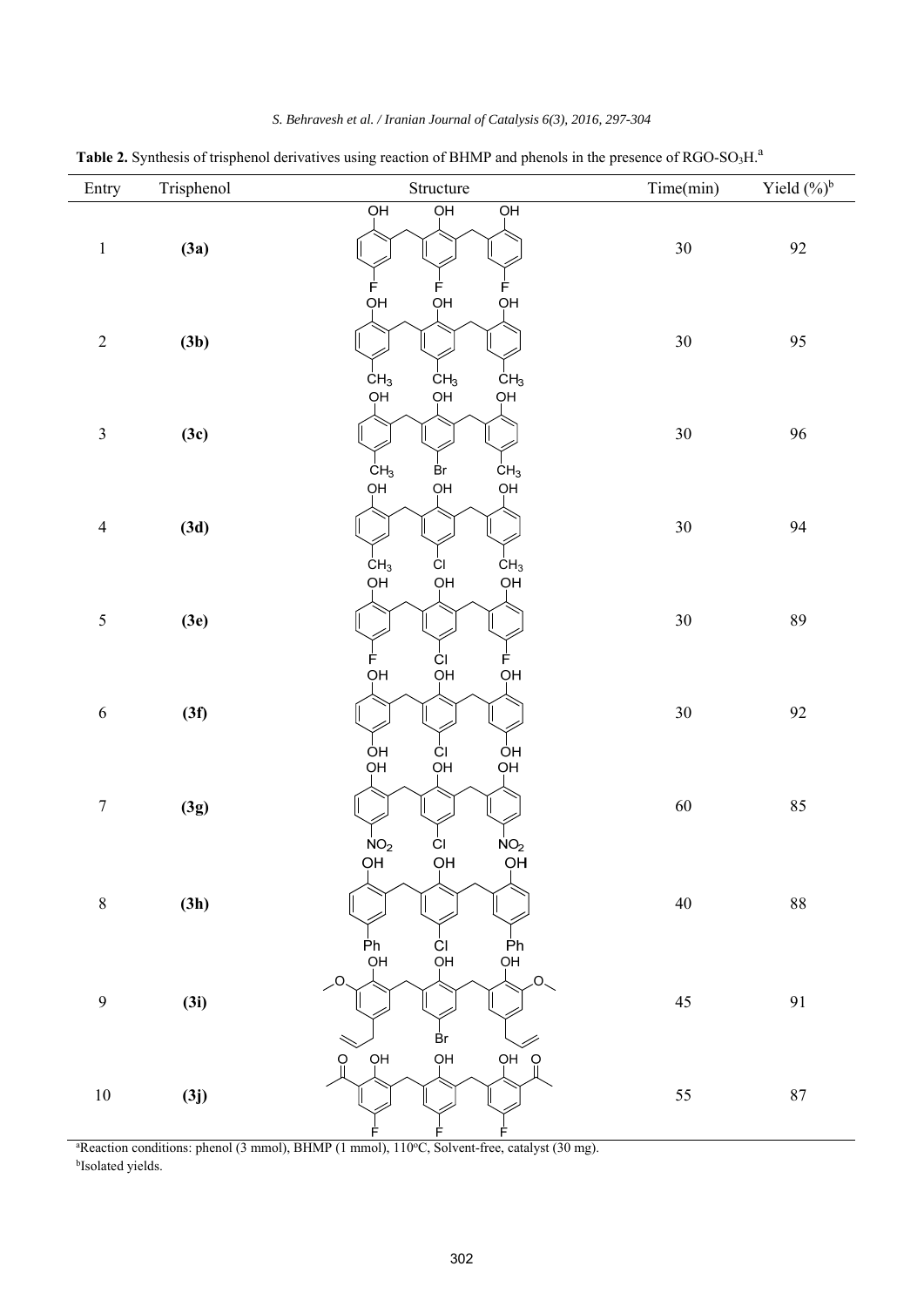*S. Behravesh et al. / Iranian Journal of Catalysis 6(3), 2016, 297-304*



**Scheme 3.** Proposed reaction mechanism for synthesis of trisphenols using RGO-SO<sub>3</sub>H catalyst.

| Entry | Catalyst & conditions                                                             | Time (h)         | Yield $(\% )$ | Ref.      |
|-------|-----------------------------------------------------------------------------------|------------------|---------------|-----------|
|       | HCl, Methanol                                                                     | 12h              | 68            | [29]      |
| 2     | ZnCl <sub>2</sub> , Microwave                                                     | 42s              | 90            | $[35]$    |
| 3     | Silica sulfuric acid, 1,4-dioxane                                                 | 1.5 <sub>h</sub> | 85            | [36]      |
| 4     | Tungstosilicic acid, $H_2O$                                                       | 6h               | 85            | $[33]$    |
| 5     | 3-methyl-1-(4-sulfobutyl)-1-H-midazol-3-iumhydrogensulfate,<br>solvent-free, 80°C | $20 \text{ min}$ | 90            | $[38]$    |
| 6     | $RGO-SO3H$ , Solvent-free, 110°C                                                  | $30 \text{ min}$ | 88            | This work |

**Table 3.** A comparison between the catalytic activities of RGO-SO<sub>3</sub>H catalyst in the synthesis of trisphenols.

## **4. Conclusions**

In conclusion, we have developed a new and efficient strategy for the synthesis of trisphenolic compounds using the reaction of 2,6-bis(hydroxymethyl) phenols and phenols using a solid acid catalyst. The sulfonated reduced graphene oxide as a high surface nano material with reusable capability was found to be an efficient catalyst for the synthesis of trisphenols in high isolated yields, low reaction times under solvent-less conditions. The catalyst system was reusable for 8 times with no significant decreasing in its catalytic applicability. We believed that this methodology possesses advantages for the synthesis of this class of compounds in comparison with existing methods.

## **References**

- [1] A. Ford, H. Miel, A. Ring, C.N. Slattery, A.R. Maguire, M.A. McKervey, Chem. Rev. 115 (2015) 9981-10080.
- [2] S.V. Ley, I.R. Baxendale, Nat. Rev. Drug Discov. 1 (2002) 573-586.
- [3] C.O. Kappe, Angew. Chem. Int. Ed. 43 (2004) 6250-6284.
- [4] S.M. George, Chem. Rev. 95 (1995) 475-476.
- [5] P. MacLellan, Nat. Chem. 5 (2013) 896-897.
- [6] E. Giamello, Nat. Chem. 4 (2012) 869-870.
- [7] F. Sua, Y. Guo, Green Chem. 16 (2014) 2934-2957.
- [8] K. Wilson, J. H. Clark, Pure Appl. Chem. 72 (2000) 1313-1319.
- [9] R. Skoda-Földes, Molecules 19 (2014) 8840-8884.